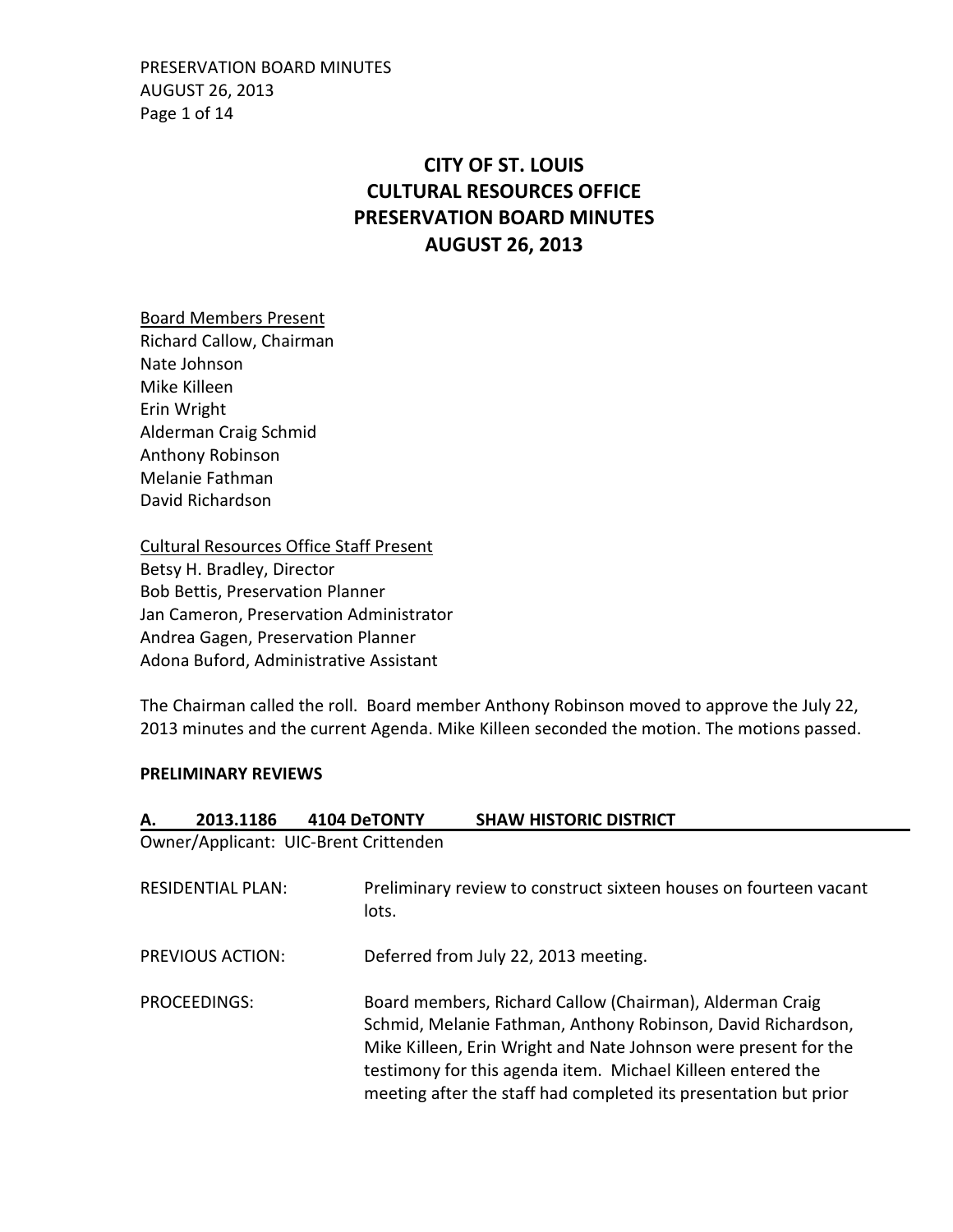PRESERVATION BOARD MINUTES AUGUST 26, 2013 Page 2 of 14

to the applicant's testimony.

Cultural Resources Office Administrator Jan Cameron stated that this item was tabled at the July 22, 2013 meeting. She made a presentation that addressed the changes made by the applicant to bring the proposal closer in compliance with the Shaw Historic District Ordinance #59400, which sets forth the standards for new residential construction in the Shaw Local Historic District.

Ms. Cameron recommended that the Preservation Board grant an exception to the Shaw standards and approve the proposal.

She submitted letters to the Board from Lawrence Johnson, President of the Shaw Neighborhood Association, with the Association's support for the project; David L. Boger, strongly in opposition to the project; Laura Kinsell-Baer, AICP, in opposition to the project as currently designed; and Jeanette McDermott, also in opposition to the design of the project.

Mr. Brent Crittenden, developer and applicant, made a presentation that further defined the revisions made to the project design.

Speaking in support of the project were:

- $\bullet$ 8<sup>th</sup> Ward Alderman Stephen Conway testified that he had been pursuing development of this site for over 20 years and he was satisfied with the revised design presented.
- Lawrence Johnson, 4000 Flora Place and President of the Shaw Neighborhood Association, testified regarding his Association's support.
- Brian Singler of 4100 DeTonty Avenue, a property directly adjacent to the project site, stated he was in favor of the project proceeding, and that the project was more important than every aspect of its design.
- Jason Kampf, 4058 Shenandoah and Board member of the Shaw Neighborhood Housing Corporation, testified that exceptions should be granted to the standards due to the condition of the site and its location at the edge of the district.

Speaking in opposition to the project were:

• David L. Boger, 3666 Shaw Avenue and block captain of the 3600 block of Russell, spoke in opposition to the proposal, reaffirming the concerns expressed in his letter to Board members and testified to his concerns about the project's effects on security.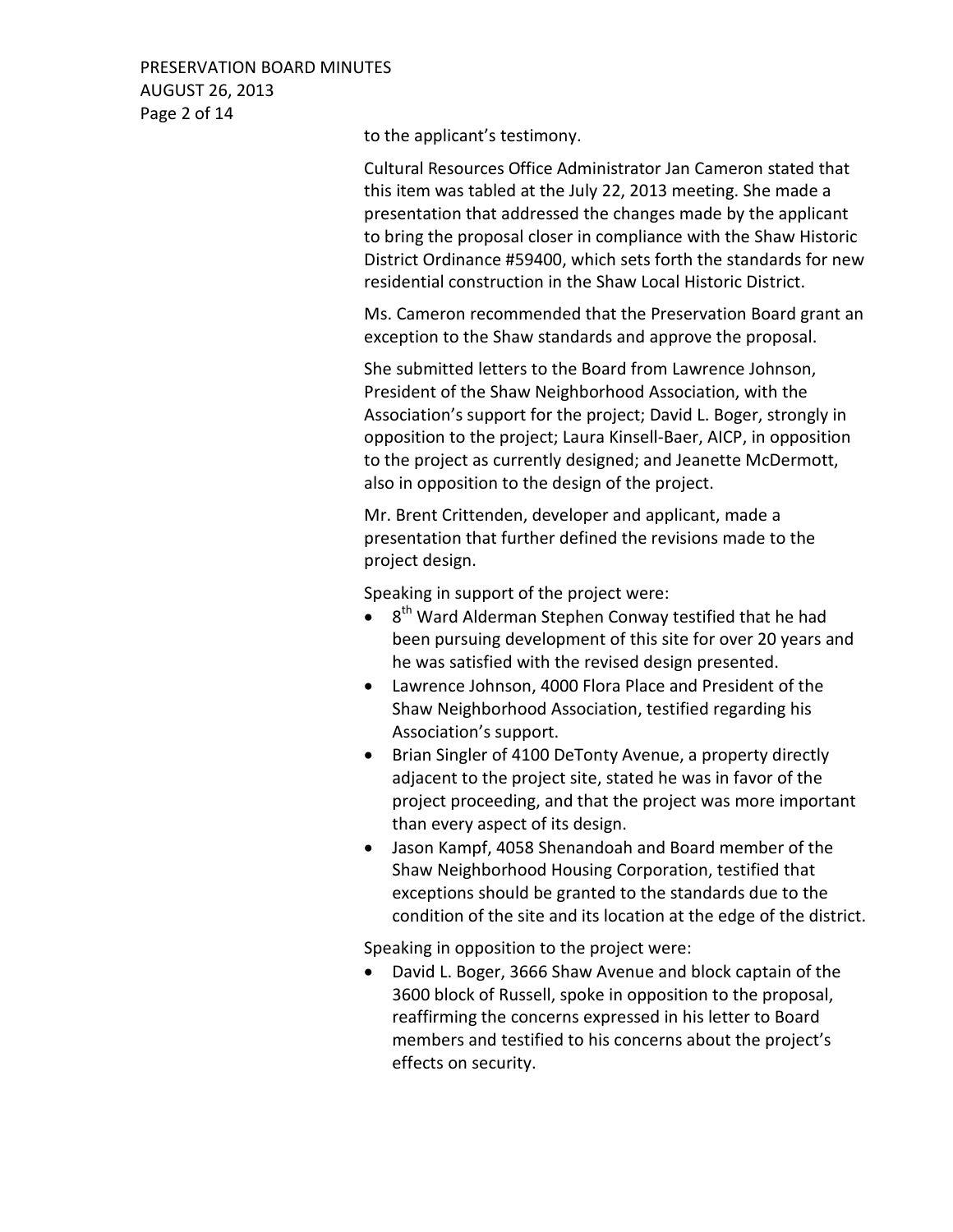# PRESERVATION BOARD MINUTES AUGUST 26, 2013 Page 3 of 14

|                           | Monte Abbot, 3810 DeTonty, stated that the district standards<br>should be followed.                                                                                                                                                                                                                                                                                                                                                                                                                                                                                                                                                                                                                                                                                                                                                                                                                                                                                                                                                                                                                                                                                                                                                                                                                                                                                                                                                                                                |
|---------------------------|-------------------------------------------------------------------------------------------------------------------------------------------------------------------------------------------------------------------------------------------------------------------------------------------------------------------------------------------------------------------------------------------------------------------------------------------------------------------------------------------------------------------------------------------------------------------------------------------------------------------------------------------------------------------------------------------------------------------------------------------------------------------------------------------------------------------------------------------------------------------------------------------------------------------------------------------------------------------------------------------------------------------------------------------------------------------------------------------------------------------------------------------------------------------------------------------------------------------------------------------------------------------------------------------------------------------------------------------------------------------------------------------------------------------------------------------------------------------------------------|
| <b>FINDINGS OF FACTS:</b> | The Preservation Board found that:                                                                                                                                                                                                                                                                                                                                                                                                                                                                                                                                                                                                                                                                                                                                                                                                                                                                                                                                                                                                                                                                                                                                                                                                                                                                                                                                                                                                                                                  |
|                           | the proposed site for construction, 4104-56 DeTonty, is<br>$\bullet$<br>located in the Shaw Local Historic District. While the 14-parcel<br>site is currently vacant, the remainder of DeTonty has a<br>consistent and intact streetscape;<br>the proposed new construction does not replicate the siting and<br>arrangement of buildings in the historic district: all other<br>properties on DeTonty face the street and conform to a<br>consistent setback;<br>the extensive use of clapboard siding as proposed is not<br>$\bullet$<br>characteristic of the building materials in the Shaw Historic<br>District;<br>the design of the houses is not compatible with historic<br>$\bullet$<br>buildings in the District in scale, mass, proportion, architectural<br>details or exterior materials;<br>that several components of the original submission had been<br>$\bullet$<br>changed to comply with the standards, including reducing, but<br>not eliminating, the project's encroachment on the building<br>line; the introduction on the four northern houses of a<br>secondary entrance facing DeTonty; a revised fenestration<br>pattern of vertical windows arranged in bays; and a uniform<br>brick color; and<br>that the project site is located at the extreme northern edge<br>$\bullet$<br>of the Shaw Historic District, directly adjacent to Interstate<br>Highway 44, and various proposals to redevelop it in the last<br>20 years have been unsuccessful. |
| <b>BOARD ACTION:</b>      | It was the decision of the Preservation Board to grant preliminary<br>approval to the revised design as presented by the Applicant. The<br>motion was made by Board member David Richardson. Ms.<br>Fathman seconded the motion. The motion passed with none<br>opposing it.                                                                                                                                                                                                                                                                                                                                                                                                                                                                                                                                                                                                                                                                                                                                                                                                                                                                                                                                                                                                                                                                                                                                                                                                        |

# **B. 2013.1387 4142-58 BLAINE NORTH I-44 HISTORIC DISTRICT**

Owner/Applicant: Botanical Heights Homes – Brent Crittenden

| RESIDENTIAL PLAN: | Preliminary review to construct seven new single-family houses. |
|-------------------|-----------------------------------------------------------------|
|                   |                                                                 |

PROCEEDINGS: Board members, Richard Callow (Chairman), Alderman Craig Schmid, Melanie Fathman, Anthony Robinson, David Richardson,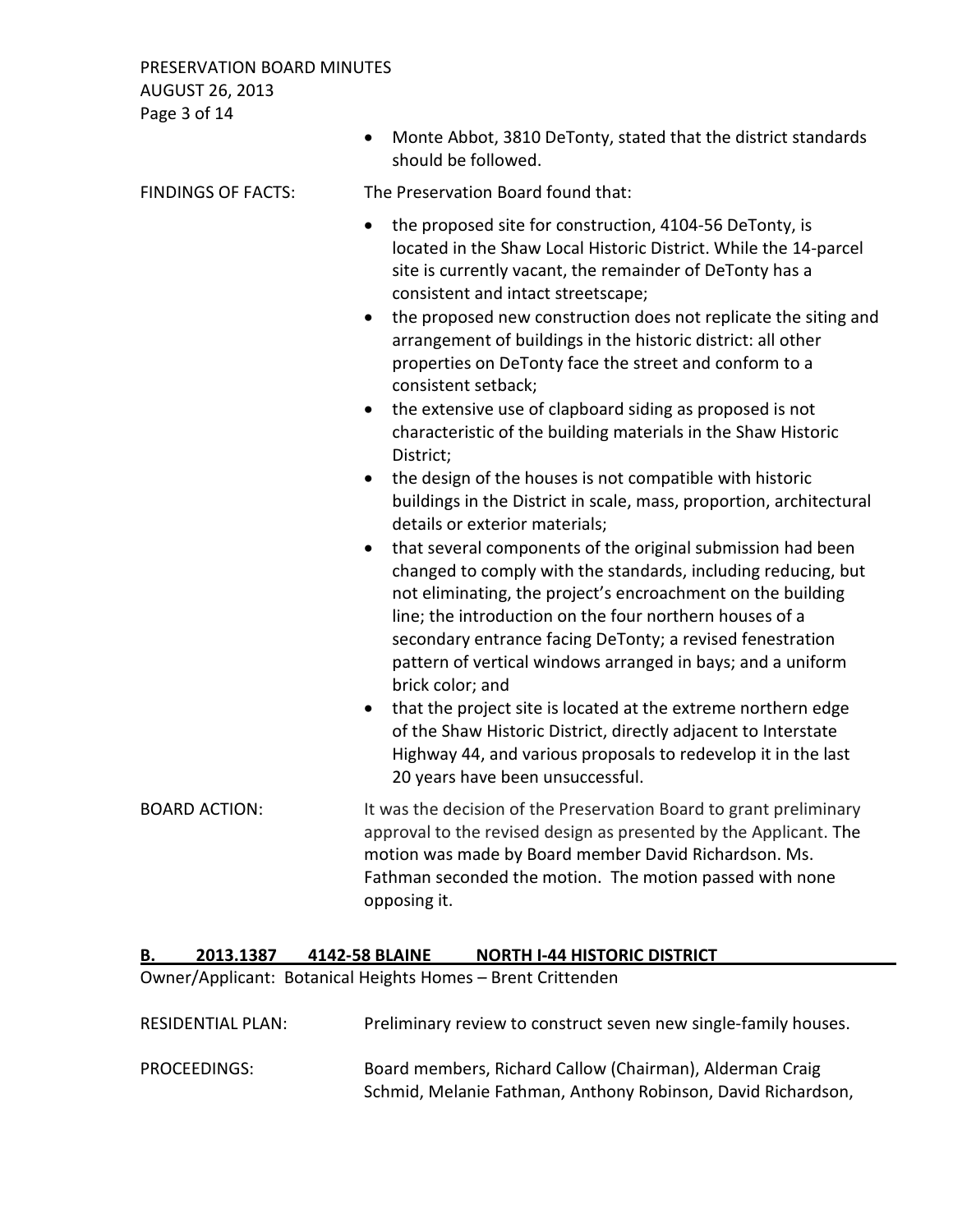# PRESERVATION BOARD MINUTES AUGUST 26, 2013 Page 4 of 14

|                           | Mike Killeen, Erin Wright and Nate Johnson were present for the<br>testimony for this agenda item.                                                                                                                                                                                                                                                                                                                                                                                                                                                                                                                                                                                                                                                                                                                                                                                                                                                                                                                                                                                                                                                                                                                                                                                        |  |  |
|---------------------------|-------------------------------------------------------------------------------------------------------------------------------------------------------------------------------------------------------------------------------------------------------------------------------------------------------------------------------------------------------------------------------------------------------------------------------------------------------------------------------------------------------------------------------------------------------------------------------------------------------------------------------------------------------------------------------------------------------------------------------------------------------------------------------------------------------------------------------------------------------------------------------------------------------------------------------------------------------------------------------------------------------------------------------------------------------------------------------------------------------------------------------------------------------------------------------------------------------------------------------------------------------------------------------------------|--|--|
|                           | Cultural Resources Office Director Betsy Bradley made a<br>presentation that examined the North I-44 Historic District<br>Ordinance #60370, which sets forth the standards for new<br>residential construction in the local historic district. Ms. Bradley<br>asked that the Preservation Board grant preliminary approval for<br>some aspects of the proposal and request further study of<br>components that do not meet the North I-44 Historic District<br>Standards. She reported that Alderman Roddy had sent a letter in<br>support of a variance for the project.                                                                                                                                                                                                                                                                                                                                                                                                                                                                                                                                                                                                                                                                                                                 |  |  |
|                           | Brent Crittenden, developer and applicant, spoke in favor of the<br>project and answered questions.                                                                                                                                                                                                                                                                                                                                                                                                                                                                                                                                                                                                                                                                                                                                                                                                                                                                                                                                                                                                                                                                                                                                                                                       |  |  |
|                           | Ward 19 Alderman Marlene Davis spoke in support of the project<br>as it would afford additional housing choices.                                                                                                                                                                                                                                                                                                                                                                                                                                                                                                                                                                                                                                                                                                                                                                                                                                                                                                                                                                                                                                                                                                                                                                          |  |  |
| <b>FINDINGS OF FACTS:</b> | The Preservation Board found that:                                                                                                                                                                                                                                                                                                                                                                                                                                                                                                                                                                                                                                                                                                                                                                                                                                                                                                                                                                                                                                                                                                                                                                                                                                                        |  |  |
|                           | the proposed site for construction, 4142-4158 Blaine, is<br>$\bullet$<br>located in the North I-44 Local Historic District;<br>the applicant proposes to construct seven houses, a<br>$\bullet$<br>combination of a modern interpretation of a flounder and a<br>coordinated two-story model;<br>both models would be compatible with the dwellings on the<br>$\bullet$<br>block and nearby in the district in terms of scale, siting, setback,<br>and overall height;<br>the models would continue the use of a contemporary aesthetic<br>for new houses in the North I-44 District, while introducing new<br>designs and materials;<br>the façades of both models are proposed to not have any brick<br>and be dominated by a cement fiber board panels, a material<br>not included in the short list of approved materials and are<br>similar to materials expressly prohibited;<br>the use of two closely-related colors adds some visual variety in<br>color, as seen in the use of contrasting colors of brick and<br>blended shades of brick in nearby buildings in the district;<br>the design incorporates elements that are not common in<br>housing in the historic district, but that do not dominate the<br>designs, such as the set-back side entrances, or that evoke more |  |  |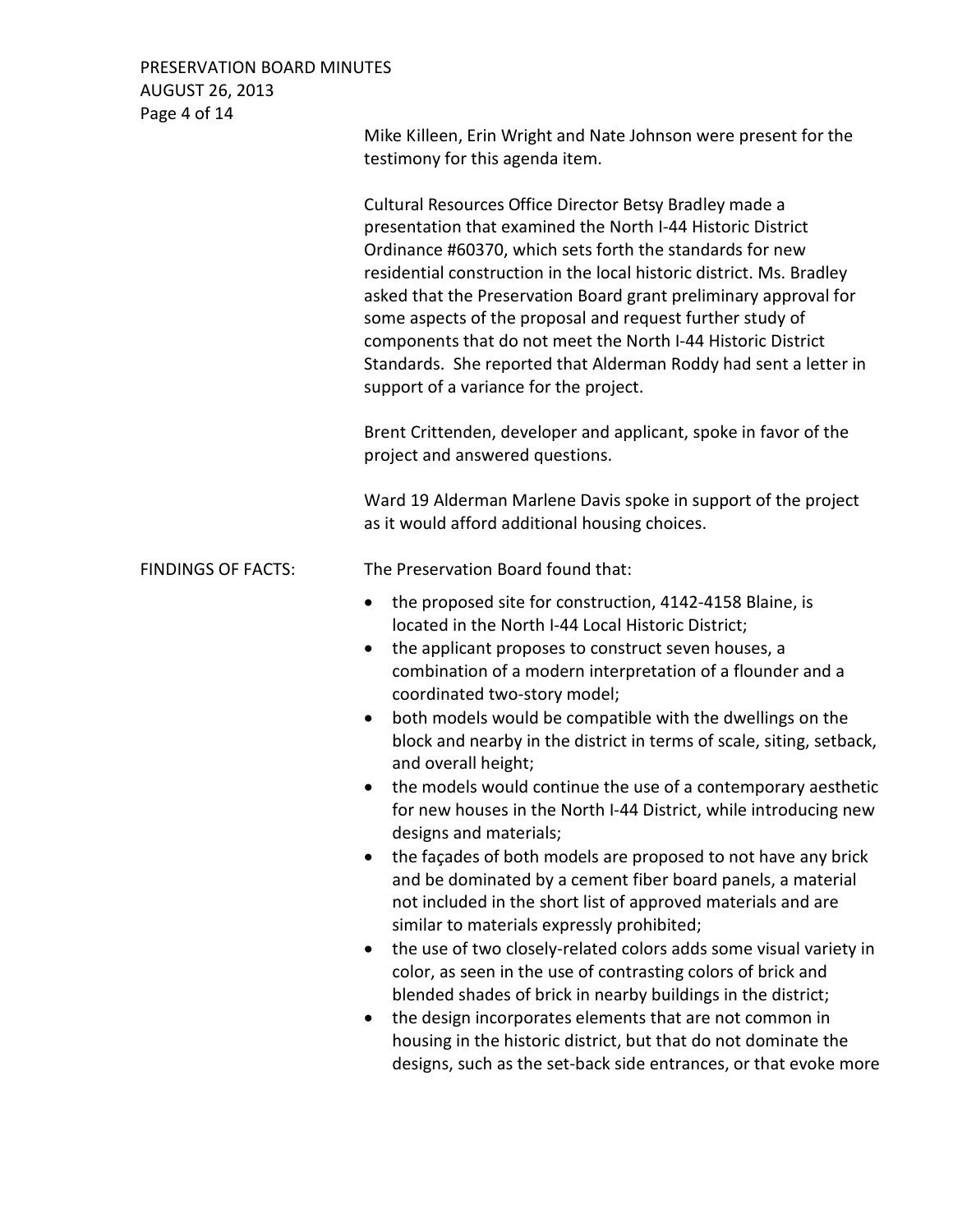PRESERVATION BOARD MINUTES AUGUST 26, 2013 Page 5 of 14

traditional elements, the use of a roofed patio rather than a porch; and • that the recent new construction had established a mix of traditional and contemporary buildings in the North I-44 district and this project will continue that pattern. BOARD ACTION: It was the decision of the Board to grant preliminary approval to the Applicant's proposal with the exception of the non-compliant exterior building materials proposed for the facades. The motion was made by Alderman Craig Schmid and seconded by Mr. Robinson. The motion carried unanimously.

## **C. 2013.1388 4323 McREE AVE NORTH I-44 HISTORIC DISTRICT**

Owner/Applicant: Botanical Heights Homes – Brent Crittenden

| <b>RESIDENTIAL PLAN:</b>  | Preliminary review to construct a two-story single-family house.                                                                                                                                                                                                                                                                                                                                                                                                                                                                                                 |  |  |
|---------------------------|------------------------------------------------------------------------------------------------------------------------------------------------------------------------------------------------------------------------------------------------------------------------------------------------------------------------------------------------------------------------------------------------------------------------------------------------------------------------------------------------------------------------------------------------------------------|--|--|
| PROCEEDINGS:              | Board members, Richard Callow (Chairman), Alderman Craig<br>Schmid, Melanie Fathman, Anthony Robinson, David Richardson,<br>Mike Killeen, Erin Wright and Nate Johnson were present for the<br>testimony for this agenda item.                                                                                                                                                                                                                                                                                                                                   |  |  |
|                           | Cultural Resources Office Director Betsy Bradley made a<br>presentation that examined the standards for new residential<br>construction in the North I-44 Historic District Ordinance #60370.<br>She recommended that the Preservation Board grant preliminary<br>approval to this proposal for new construction as it is compatible<br>in scale, setback and height and continues the use of a<br>contemporary aesthetic for new construction in the North I-44<br>Local Historic District.                                                                     |  |  |
|                           | Brent Crittenden, developer and applicant, spoke in favor of the<br>project and answered questions.                                                                                                                                                                                                                                                                                                                                                                                                                                                              |  |  |
| <b>FINDINGS OF FACTS:</b> | The Preservation Board found that:<br>the proposed site for construction, 4232 McRee, is located in<br>$\bullet$<br>the North I-44 Local Historic District;<br>the applicant proposes to construct a dwelling that is<br>$\bullet$<br>compatible with the dwellings on the block in terms of scale,<br>siting, setback, and height and that has a decidedly<br>contemporary aesthetic; and<br>the contemporary aesthetic of the house introduces new forms<br>and details and does not incorporate architectural details<br>common in the historic district; and |  |  |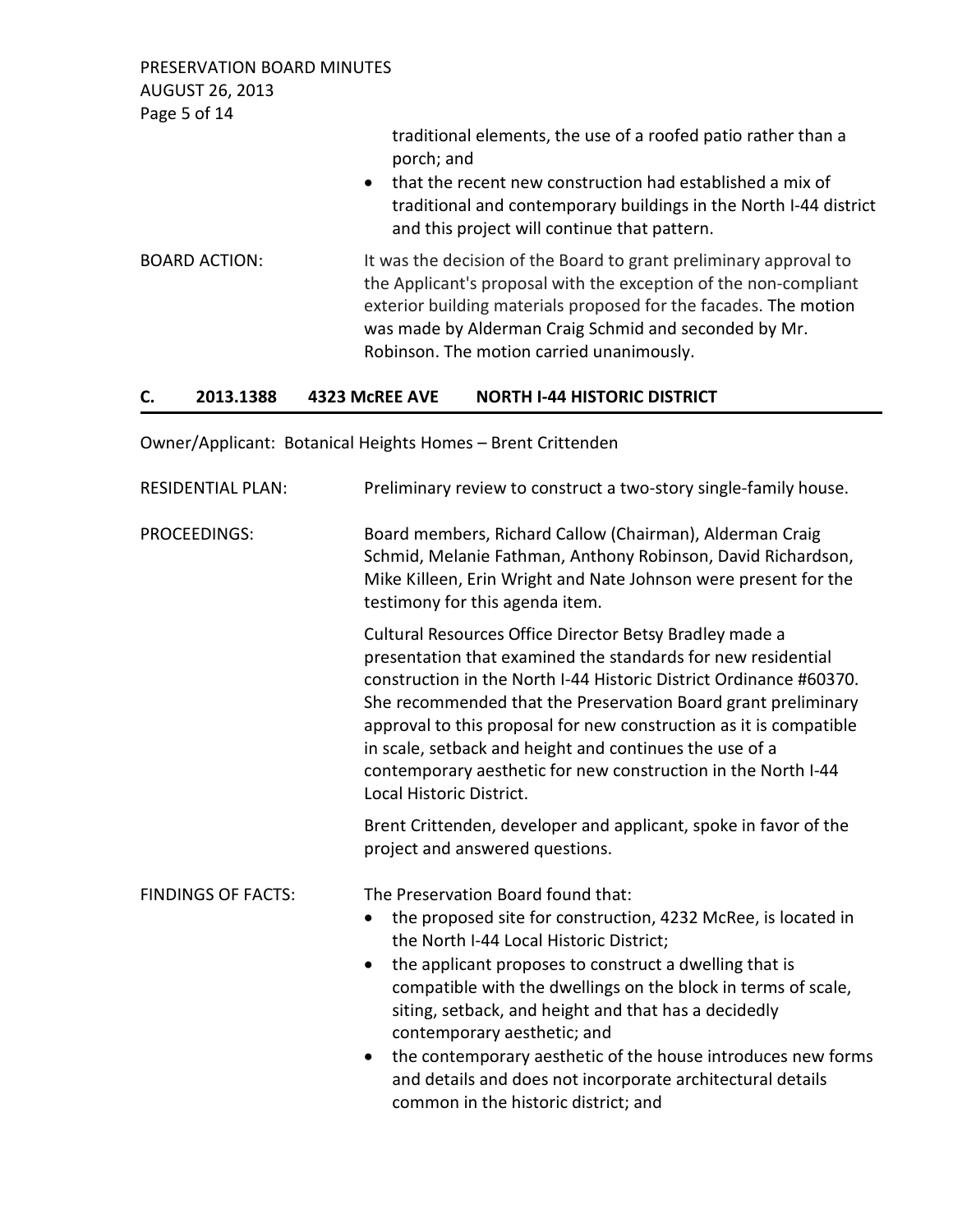PRESERVATION BOARD MINUTES AUGUST 26, 2013 Page 6 of 14

|                      | that a mix of traditional and contemporary buildings had been<br>$\bullet$<br>established in the North I-44 district with the construction of<br>several residences in the district that are compatible in many<br>ways except for the use of materials and architectural details.                                                                                                                                                                                                                                                                                                                                      |
|----------------------|-------------------------------------------------------------------------------------------------------------------------------------------------------------------------------------------------------------------------------------------------------------------------------------------------------------------------------------------------------------------------------------------------------------------------------------------------------------------------------------------------------------------------------------------------------------------------------------------------------------------------|
| <b>BOARD ACTION:</b> | It was the decision of the Preservation Board to grant preliminary<br>approval for the proposed new construction as the project would<br>continue the use of contemporary design in the North I-44 Local<br>Historic District and is compatible in scale, height, and siting, with<br>the condition that the design be developed as proposed, and that<br>design details will be reviewed and approved by the Cultural<br>Resources Office to ensure compliance with the Historic District<br>standards. The motion was made by Board member Erin Wright<br>and seconded by Ms. Fathman. The motion passed unanimously. |

| 2629 S. $11^{\text{TH}}$ ST.<br><b>SOULARD HISTORIC DISTRICT</b><br>2013.1389 | D. |
|-------------------------------------------------------------------------------|----|
|-------------------------------------------------------------------------------|----|

Owner/Applicant: Askins Development Group – Orlando Askins

| <b>RESIDENTIAL PLAN:</b>  | Preliminary review to construct a new single-family house.                                                                                                                                                                                                                                                                                                                                                                                                                                                                                                                                                                        |  |  |
|---------------------------|-----------------------------------------------------------------------------------------------------------------------------------------------------------------------------------------------------------------------------------------------------------------------------------------------------------------------------------------------------------------------------------------------------------------------------------------------------------------------------------------------------------------------------------------------------------------------------------------------------------------------------------|--|--|
| PROCEEDINGS:              | Board members, Richard Callow (Chairman), Alderman Craig<br>Schmid, Melanie Fathman, Anthony Robinson, David Richardson,<br>Mike Killeen, Erin Wright and Nate Johnson were present for the<br>testimony for this agenda item.                                                                                                                                                                                                                                                                                                                                                                                                    |  |  |
|                           | Cultural Resources Office Preservation Planner Andrea Gagen<br>made a presentation that examined the section of City Ordinance<br>#62382, which sets forth the standards for new residential<br>construction in the Soulard Neighborhood Local Historic District.<br>She recommended the Preservation Board grant preliminary<br>approval for the proposed new construction with the stipulation<br>that revisions suggested by the Cultural Resources staff be<br>addressed and that final plans and design details will be reviewed<br>by the Cultural Resources Office for compliance with the Historic<br>District standards. |  |  |
| <b>FINDINGS OF FACTS:</b> | The Preservation Board found that:                                                                                                                                                                                                                                                                                                                                                                                                                                                                                                                                                                                                |  |  |
|                           | the proposed site for construction, 2629 S. 11 <sup>th</sup> Street, is<br>located in the Soulard Neighborhood Local Historic District at<br>the corner of 11 <sup>th</sup> and McGirk Streets;<br>the applicant has proposed a Model Example for the new house,<br>although the new house will vary somewhat in the width,<br>interior floor heights and the design of the front door;                                                                                                                                                                                                                                           |  |  |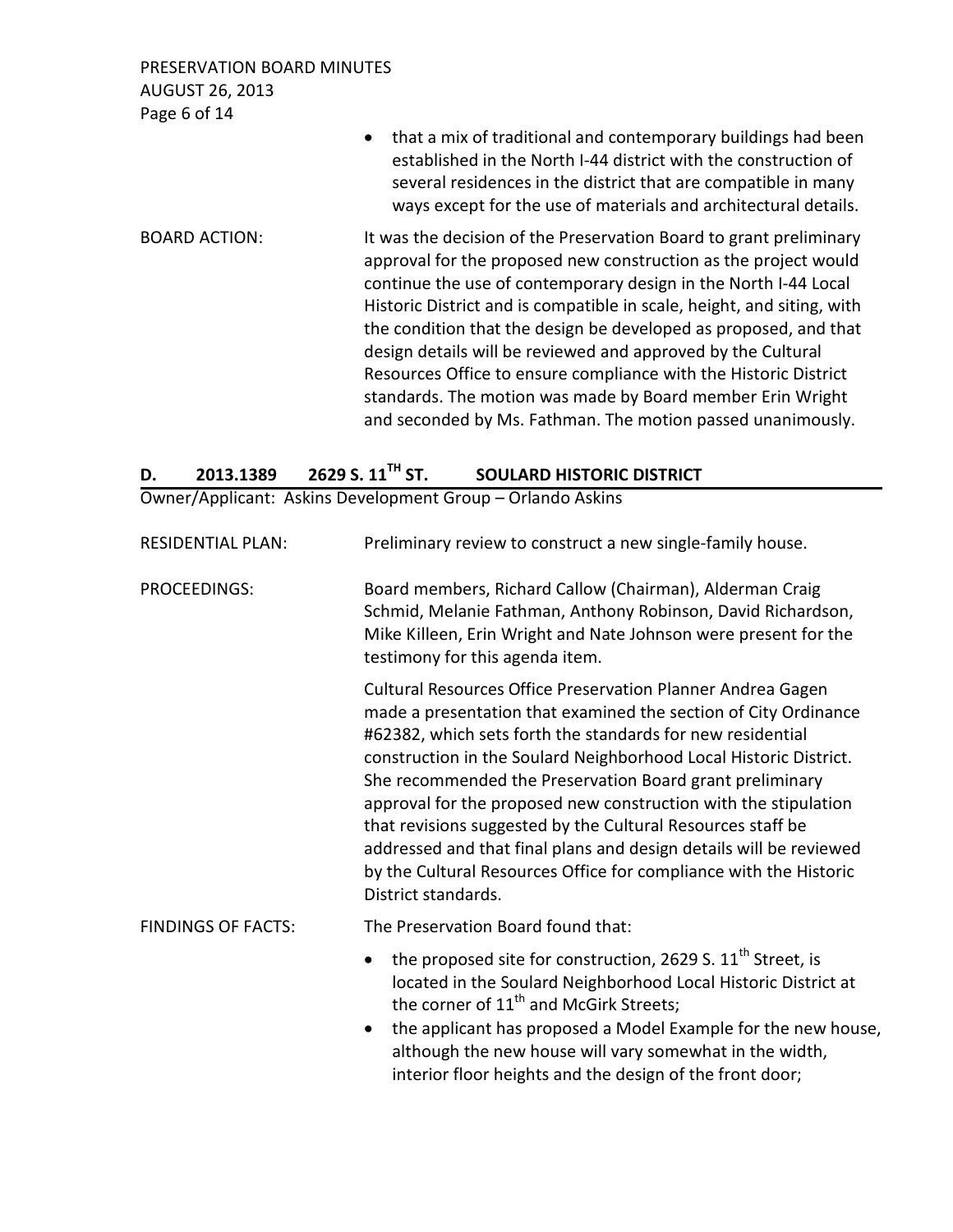PRESERVATION BOARD MINUTES AUGUST 26, 2013 Page 7 of 14

| $P$ dge / 01 $14$    |                                                                                                                                                                                                                                                                                                                                                                                                                                                                                                                                                                    |
|----------------------|--------------------------------------------------------------------------------------------------------------------------------------------------------------------------------------------------------------------------------------------------------------------------------------------------------------------------------------------------------------------------------------------------------------------------------------------------------------------------------------------------------------------------------------------------------------------|
|                      | the applicant proposes to construct a dwelling where the mass,<br>ratio of solid-to-void, façade materials and roof type all comply<br>with the Soulard Historic District standards;<br>the proportions of the front façade of the proposed building are<br>similar to a historic building south across McGirk Street;<br>the applicant will correct the front door design; and<br>that the applicant wishes to keep the 12-foot first floor height.<br>$\bullet$                                                                                                  |
| <b>BOARD ACTION:</b> | It was the decision of the Preservation Board to grant preliminary<br>approval of the proposed new construction, with the stipulations<br>that the front door is brought into compliance with the Soulard<br>Historic District standards, and that design details are reviewed<br>and approved by the Cultural Resources Office to ensure<br>compliance with the standards. The motion was made by Board<br>Member Mike Killeen and seconded by Mr. Robinson. The motion<br>passed with seven Board Members voting in favor of the motion<br>and none opposing it. |

## **E. 2013.1373 1000 MISSISSIPPI LAFAYETTE SQUARE HISTORIC DISTRICT**

Owner/Applicant: Planter's House –Sean Kelly

| <b>COMMERCIAL PLAN:</b> | Preliminary review to install a blade sign above a second story<br>window sill.                                                                                                                                                                                                                                                                                                                                                                                                                                                                                     |
|-------------------------|---------------------------------------------------------------------------------------------------------------------------------------------------------------------------------------------------------------------------------------------------------------------------------------------------------------------------------------------------------------------------------------------------------------------------------------------------------------------------------------------------------------------------------------------------------------------|
| PROCEEDINGS:            | Board members, Richard Callow (Chairman), Alderman Craig<br>Schmid, Melanie Fathman, Anthony Robinson, David Richardson,<br>Mike Killeen, Erin Wright and Nate Johnson were present for the<br>testimony for this agenda item.                                                                                                                                                                                                                                                                                                                                      |
|                         | Cultural Resources Office Preservation Planner Andrea Gagen<br>made a presentation that examined the section of City Ordinance<br>#69112, which sets forth the standards for signage in the<br>Lafayette Square Local Historic District. She recommended that<br>the Preservation Board consider approval of the proposed<br>location of the sign as there are site-specific conditions that limit<br>visibility of signs in the location required in the Lafayette Square<br>Historic District standards.<br>Edward Charak, applicant, spoke in favor of the sign. |
|                         | Keith Houghton, representing the Lafayette Square Development<br>Committee, reported the Committee's endorsement of the<br>proposed sign.                                                                                                                                                                                                                                                                                                                                                                                                                           |
|                         | Ted Kilgore also indicated his support of the project.                                                                                                                                                                                                                                                                                                                                                                                                                                                                                                              |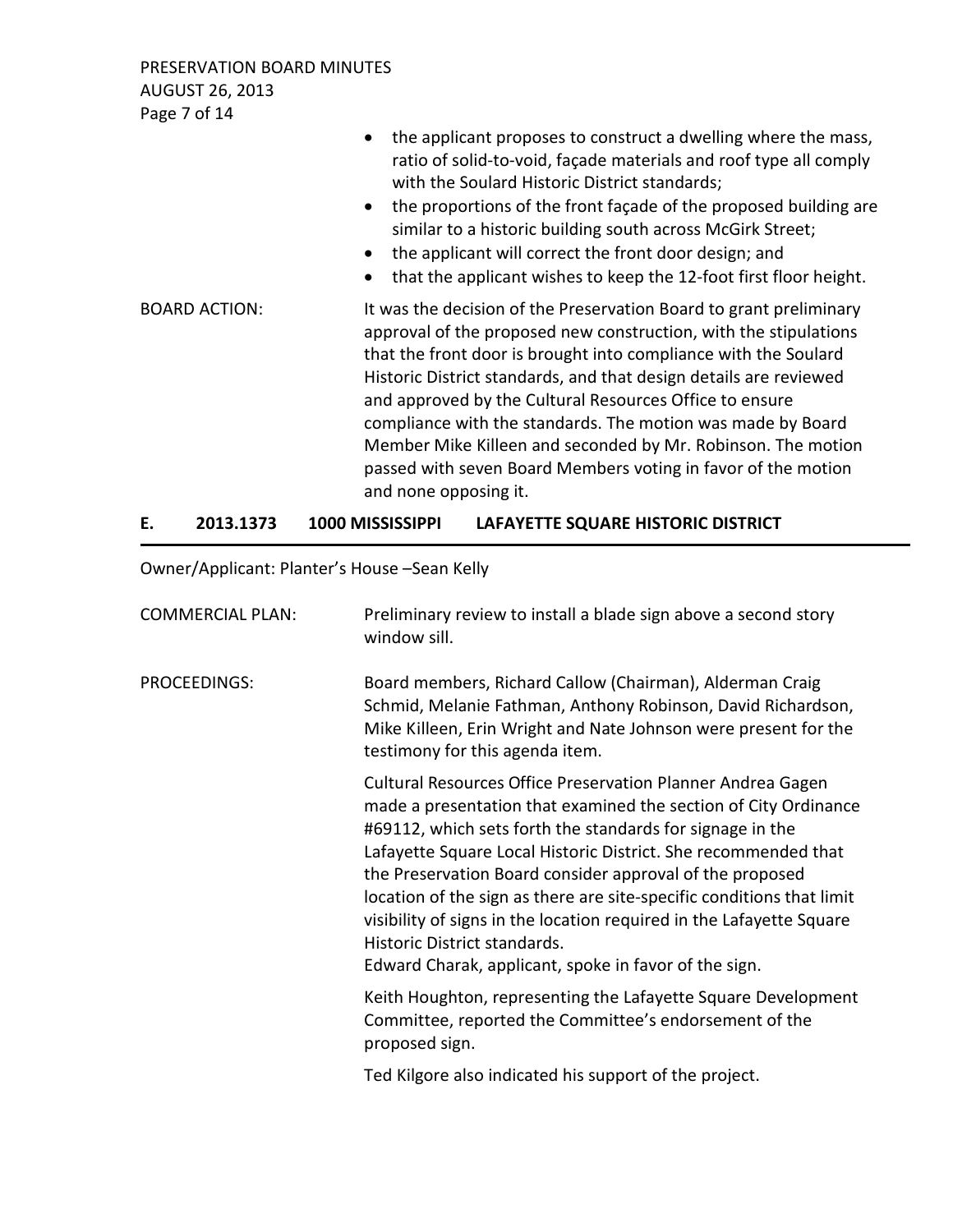PRESERVATION BOARD MINUTES AUGUST 26, 2013 Page 8 of 14

FINDINGS OF FACTS: The Preservation Board found that: • the site for proposed sign, 1000 Mississippi, is located in the Lafayette Square Local Historic District; • the proposed sign complies with the maximum 800 square inches allowed by the standards; • the sign would be installed on the Chouteau elevation above the second story window sill, which does not comply with the standards; • the applicants are requesting that the Preservation Board allow them to install the sign at that location as the concrete entrance columns at Mississippi block the view of the first story from the

- that the owners did not submit plans to light the proposed sign.
- BOARD ACTION: It was the decision of the Preservation Board to grant preliminary approval of the proposed sign, based on site-specific conditions which limit visibility of the sign if it were to be erected in the location required by the standards. The motion was made by Board Member Mike Killeen and seconded by Mr. Richardson. The motion passed with seven Board Members voting in favor of the motion and none opposing it.

# **F. 2013.1390 3867 LAFAYETTE TIFFANY NATIONAL REGISTER DISTRICT and PRESERVATION REVIEW DISTRICT**

west; and

Owner/Applicant: Garden District Commission – Thomas Pickel

DEMOLITION PLAN: Preliminary review to partially demolish the north wing.

PROCEEDINGS: Board members, Richard Callow (Chairman), Alderman Craig Schmid, Melanie Fathman, Anthony Robinson, David Richardson, Mike Killeen, Erin Wright and Nate Johnson were present for the testimony for this agenda item.

> Cultural Resources Office Director Betsy Bradley made a presentation that examined the demolition review criteria in St. Louis City Ordinances #63689 and #64832. She reported receiving 17 emails opposed to demolition and 7 in favor of the proposal. These communications were submitted into the record. She recommended that the Preservation Board deny approval of the partial demolition unless a compelling argument is presented for the demolition of the north wing in order for the rehabilitation of the Lafayette Avenue wing to be undertaken.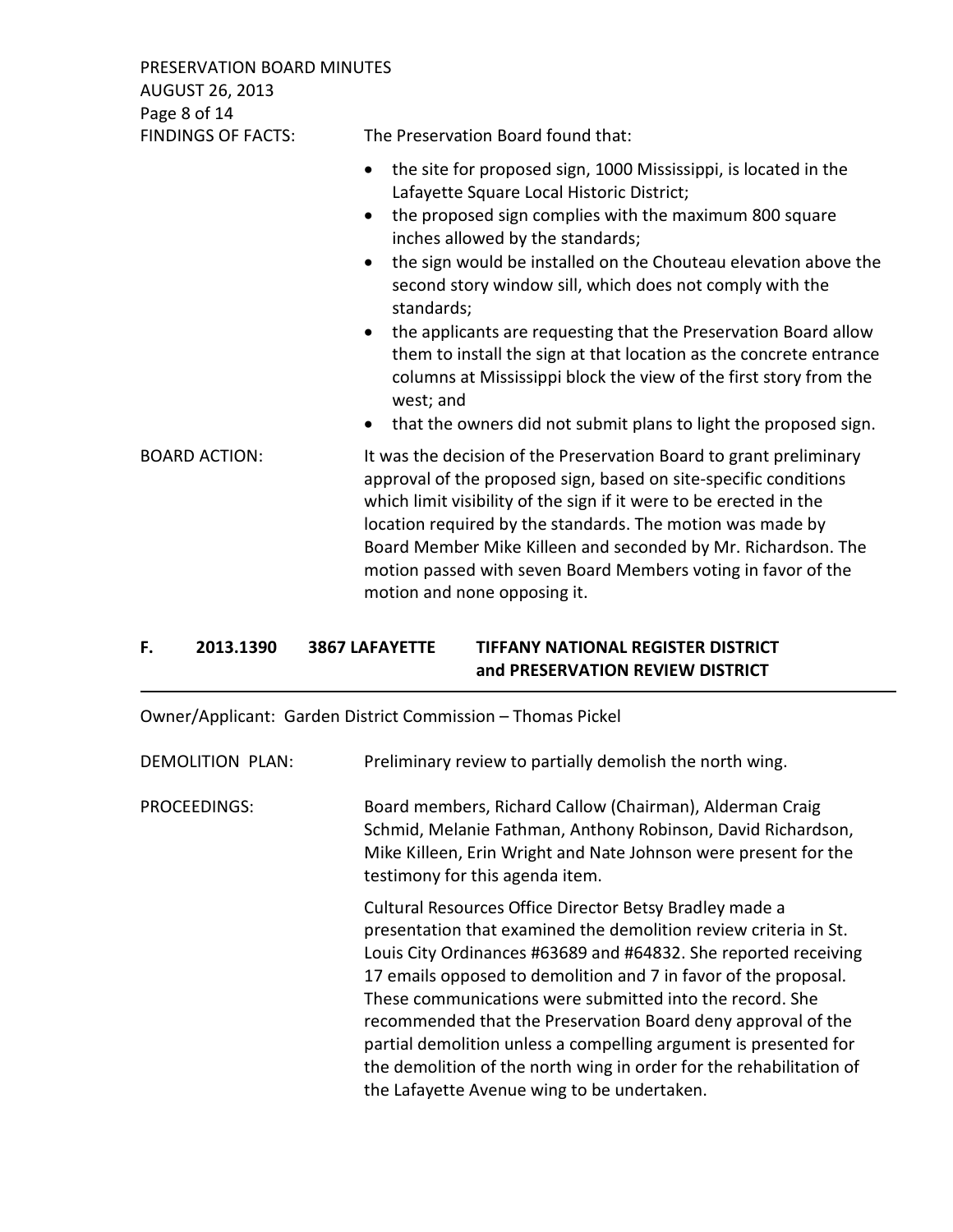PRESERVATION BOARD MINUTES AUGUST 26, 2013 Page 9 of 14

| $1$ ugu J VI 17           |                                                                                                                                                                                                                                                                                                                                                                                                                                                                                                                                                                                                                                                                                                                                                                                                                                                                                                                                                                                                                                                                                                                                                                                                                                                                                                                                |  |  |
|---------------------------|--------------------------------------------------------------------------------------------------------------------------------------------------------------------------------------------------------------------------------------------------------------------------------------------------------------------------------------------------------------------------------------------------------------------------------------------------------------------------------------------------------------------------------------------------------------------------------------------------------------------------------------------------------------------------------------------------------------------------------------------------------------------------------------------------------------------------------------------------------------------------------------------------------------------------------------------------------------------------------------------------------------------------------------------------------------------------------------------------------------------------------------------------------------------------------------------------------------------------------------------------------------------------------------------------------------------------------|--|--|
|                           | Tom Pickel explained why the Garden District Commission<br>proposes the partial demolition.<br>Paul Hohmann spoke against the proposed demolition.                                                                                                                                                                                                                                                                                                                                                                                                                                                                                                                                                                                                                                                                                                                                                                                                                                                                                                                                                                                                                                                                                                                                                                             |  |  |
|                           |                                                                                                                                                                                                                                                                                                                                                                                                                                                                                                                                                                                                                                                                                                                                                                                                                                                                                                                                                                                                                                                                                                                                                                                                                                                                                                                                |  |  |
|                           | Paul M. Loewenstein, representing the Tiffany Community<br>Association, spoke in support of the partial demolition.                                                                                                                                                                                                                                                                                                                                                                                                                                                                                                                                                                                                                                                                                                                                                                                                                                                                                                                                                                                                                                                                                                                                                                                                            |  |  |
|                           | Nancy Symeonoglou, President of the Botanical Heights<br>Neighborhood Association, also supported the Garden District<br>proposal.                                                                                                                                                                                                                                                                                                                                                                                                                                                                                                                                                                                                                                                                                                                                                                                                                                                                                                                                                                                                                                                                                                                                                                                             |  |  |
|                           | 19 <sup>TH</sup> Ward Alderwoman Marlene Davis supported the proposed<br>partial demolition as well.                                                                                                                                                                                                                                                                                                                                                                                                                                                                                                                                                                                                                                                                                                                                                                                                                                                                                                                                                                                                                                                                                                                                                                                                                           |  |  |
| <b>FINDINGS OF FACTS:</b> | The Preservation Board found that:<br>3967 Lafayette is a sound, Merit building in the Tiffany<br>$\bullet$<br>Neighborhood National Register Historic District;<br>the Tiffany Neighborhood is experiencing the rehabilitation of<br>$\bullet$<br>some historic buildings and does not present any deterrent to<br>the rehabilitation and reuse of the building;<br>the Garden District Commission asserts that the rehabilitation<br>$\bullet$<br>of the apartments in the Lafayette Avenue wing of the<br>apartment building is feasible only if the north wing is<br>demolished to create off-street parking for apartment<br>residents;<br>the loss of the north wing would have an impact on the urban<br>design, particularly on the blockfront on which it is located;<br>the new construction proposed for the site would be off-<br>street parking for the immediately adjacent Lafayette Avenue<br>wing of apartment building;<br>the proposed new construction would not equal or exceed<br>$\bullet$<br>that of the north wing of the apartment building in the<br>streetscape; and<br>that the impact of the rehabilitation of the Lafayette Avenue<br>wing of the apartment building on urban design and<br>neighborhood potential might be considered to offset the loss<br>of the north wing of the building. |  |  |
| <b>BOARD ACTION:</b>      | It was the decision of the Preservation Board to grant preliminary<br>approval of the demolition of the north wing with the condition<br>that the Garden District Commission take title to the property and<br>issue a Request for Proposals for the rehabilitation of the<br>Lafayette Avenue wing within 90 days. The motion was made by<br>Board member David Richardson and seconded by Mr. Killeen.                                                                                                                                                                                                                                                                                                                                                                                                                                                                                                                                                                                                                                                                                                                                                                                                                                                                                                                       |  |  |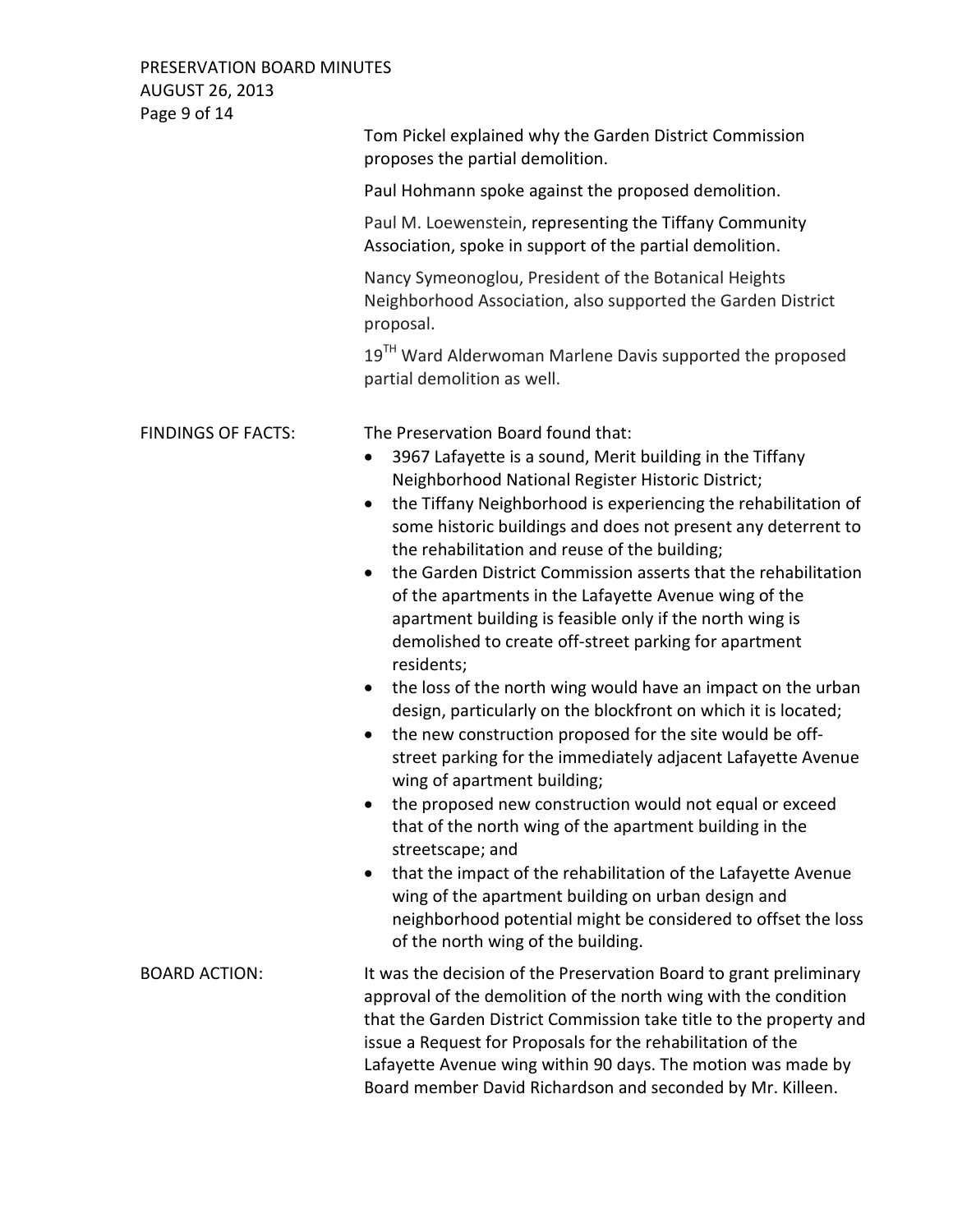The motion passed with David Richardson, Melanie Fathman, Alderman Craig Schmid, Michael Killeen, and Nate Johnson voting in favor of it. Anthony Robinson and Erin Wright voted against the motion.

## **NEW APPLICATIONS**

| G.                        | 2013.1252 | 1831 S. $7TH$ ST.                  | <b>SOULARD HISTORIC DISTRICT</b>                                                                                                                                                                                                                                                                                                                                                                                                                                                                                                                                                                                                                                                                                                                                               |  |  |
|---------------------------|-----------|------------------------------------|--------------------------------------------------------------------------------------------------------------------------------------------------------------------------------------------------------------------------------------------------------------------------------------------------------------------------------------------------------------------------------------------------------------------------------------------------------------------------------------------------------------------------------------------------------------------------------------------------------------------------------------------------------------------------------------------------------------------------------------------------------------------------------|--|--|
|                           |           | Owner/Applicant: KNJ - Ketan Patel |                                                                                                                                                                                                                                                                                                                                                                                                                                                                                                                                                                                                                                                                                                                                                                                |  |  |
| <b>COMMERCIAL PLAN:</b>   |           | building.                          | New application to construct a two-story commercial/residential                                                                                                                                                                                                                                                                                                                                                                                                                                                                                                                                                                                                                                                                                                                |  |  |
| PROCEEDINGS:              |           |                                    | Board members, Richard Callow (Chairman), Alderman Craig<br>Schmid, Melanie Fathman, Anthony Robinson, David Richardson,<br>Mike Killeen, Erin Wright and Nate Johnson were present for the<br>testimony for this agenda item.                                                                                                                                                                                                                                                                                                                                                                                                                                                                                                                                                 |  |  |
|                           |           |                                    | Cultural Resources Office Preservation Planner Andrea Gagen<br>made a presentation that examined the section of City Ordinance<br>#62382, which sets forth the standards for new residential<br>construction in the Soulard Neighborhood Local Historic District.<br>She recommended that the Preservation Board grant preliminary<br>approval for the proposed new construction with the stipulation<br>that the Geyer Avenue setback and retaining wall materials are<br>brought into compliance with the Soulard Local Historic District<br>Standards, and that final plans and design details be approved by<br>the Cultural Resources Office for compliance with the district<br>standards. Ms. Gagen submitted two letters of support of the<br>project into the record. |  |  |
|                           |           |                                    | Ketan Patel, owner, testified on his own behalf.                                                                                                                                                                                                                                                                                                                                                                                                                                                                                                                                                                                                                                                                                                                               |  |  |
| <b>FINDINGS OF FACTS:</b> |           |                                    | The Preservation Board found that:                                                                                                                                                                                                                                                                                                                                                                                                                                                                                                                                                                                                                                                                                                                                             |  |  |
|                           |           | $\bullet$<br>district;             | the proposed site for construction, 1831 S. $7th$ Street, is<br>located in the Soulard Neighborhood Local Historic District at<br>the corner of 7 <sup>th</sup> Street and Geyer Avenue;<br>although the applicant has not proposed a single Model<br>Example for the new house, the proposed new construction<br>draws substantially from corner commercial buildings within the                                                                                                                                                                                                                                                                                                                                                                                              |  |  |
|                           |           |                                    | the applicant proposes to construct a building where the mass,<br>scale and proportions, ratio of solid-to-void, façade materials                                                                                                                                                                                                                                                                                                                                                                                                                                                                                                                                                                                                                                              |  |  |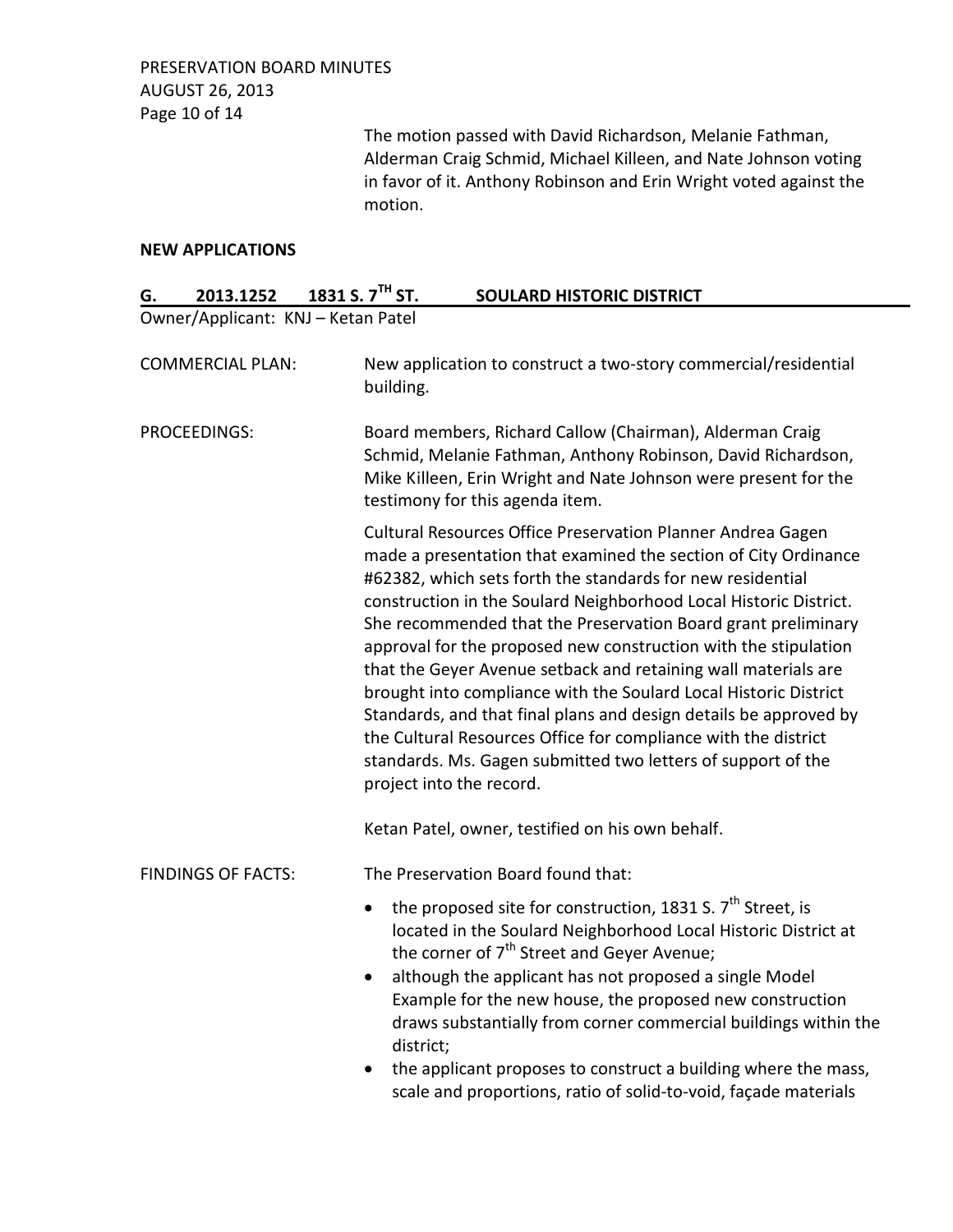PRESERVATION BOARD MINUTES AUGUST 26, 2013 Page 11 of 14

> and roof type all comply with the Soulard Historic District standards;

- the applicant agrees to move the proposed new construction to the building line of the other buildings on that block; and
- that the applicant will use an approved material for the proposed retaining wall.

BOARD ACTION: It was the decision of the Preservation Board to grant preliminary approval of the building permit application of the proposed new construction, with the stipulation the Geyer Avenue setback and retaining wall materials are brought into compliance with the Soulard Historic District standards and that design details be approved by the Cultural Resources Office to ensure compliance with the district standards. The motion was made by Board Member David Richardson and seconded by Mr. Robinson. The motion passed unanimously.

## **H. 2013.1267 238 N. EUCLID AVE CENTRAL WEST END HISTORIC DISTRICT**

Owner: Gamblin Whiskey House – Luca Gamblin Applicant: Blackline Design & Construction – Mark Groenda

| <b>RESIDENTIAL PLAN:</b> | New application to construct an addition.                                                                                                                                                                        |
|--------------------------|------------------------------------------------------------------------------------------------------------------------------------------------------------------------------------------------------------------|
| PROCEEDINGS:             | Board members, Richard Callow (Chairman), Alderman Craig<br>Schmid, Melanie Fathman, Anthony Robinson, David Richardson,<br>Erin Wright and Nate Johnson were present for the testimony for<br>this agenda item. |
| <b>BOARD ACTION:</b>     | Due to the absence of the project applicants, the item was tabled<br>for consideration at a subsequent meeting.                                                                                                  |

### **I. 2013.1409 1 GOVERNMENT DR. FOREST PARK/ST. LOUIS ZOO**

Owner: City of St. Louis Applicant: Saint Louis Zoo – David McGuire

RESIDENTIAL PLAN: New application to construct a two-story polar bear habitat.

PROCEEDINGS: Board members, Richard Callow (Chairman), Alderman Craig Schmid, Melanie Fathman, Anthony Robinson, David Richardson, Erin Wright and Nate Johnson were present for the testimony for this agenda item.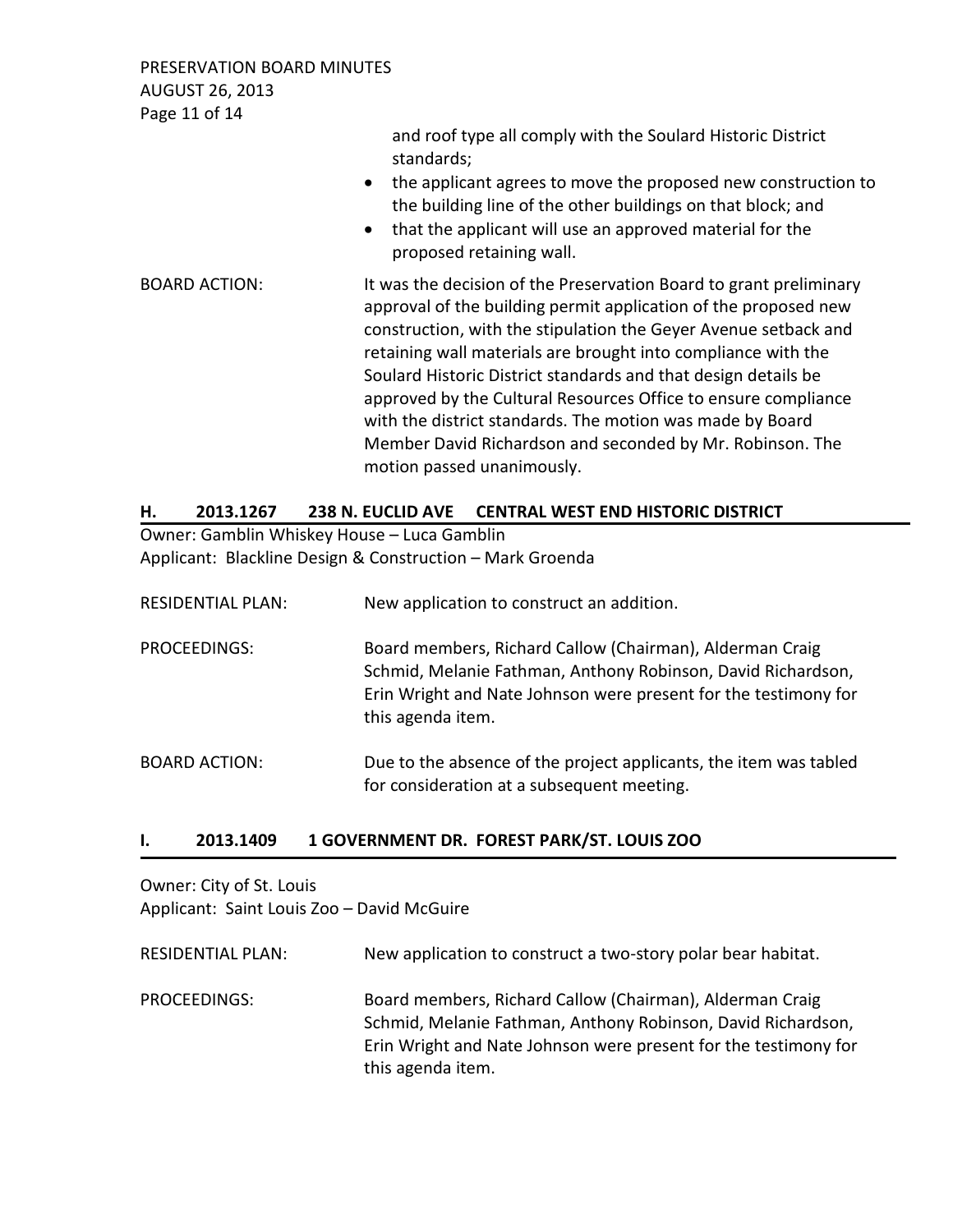PRESERVATION BOARD MINUTES AUGUST 26, 2013 Page 12 of 14

 Cultural Resources Office Administrator Jan Cameron made a recommendation for approval of the project; she recommended that the Preservation Board approve the application for the partial demolition of the existing bear pits and the construction of a new environment and exhibit space for polar bears David McGuire, Vice President for Architecture and Planning at the Zoo, made a presentation that briefly outlined the project. FINDINGS OF FACTS: The Preservation Board found that: • the St. Louis Zoo is located in Forest Park, a city property; • the existing Bear Bluffs exhibit is a historic resource. Opened to the public in 1921, the exhibit was a model for zoos around the world. The Bluffs have been altered from their original configuration: the center exhibit was removed in 2002-2003 for construction of the Penguin and Puffin Coast, the interior holding area (not visible from the exterior) was closed and other minor alterations have been made. However, the end sections of the exhibit remain essentially intact; • the Bear Bluffs exhibit is no longer meets the highest modern standards for animal care and is not a suitable environment for polar bears; • the Polar Bear exhibit will house newly-acquired animals and be built to conform to the standards of the Association of Zoos and Aquariums and the Polar Bear Protection Act; • the existing Bear Bluffs exhibit has been photographed and digitally scanned. A copy of the documentation will be given to the Cultural Resources Office, and will be kept by the Zoo for the use of future researchers and historians; • the proposed polar bear house is contextual in mass and scale, and exterior materials with the remaining bear pits and the adjacent Penguin and Puffin house. A brick screening wall will be inserted within the existing brick wall along Government Drive, but the remainder of the serpentine wall will be retained and restored; and • that at the request of the Cultural Resources Office, the rear elevations of the polar bear house, which are visible from within the Park, were revised. The unarticulated brick walls were augmented with colored brick coursing; and a utility gate opening onto Government Drive will carry decorative metal

panels.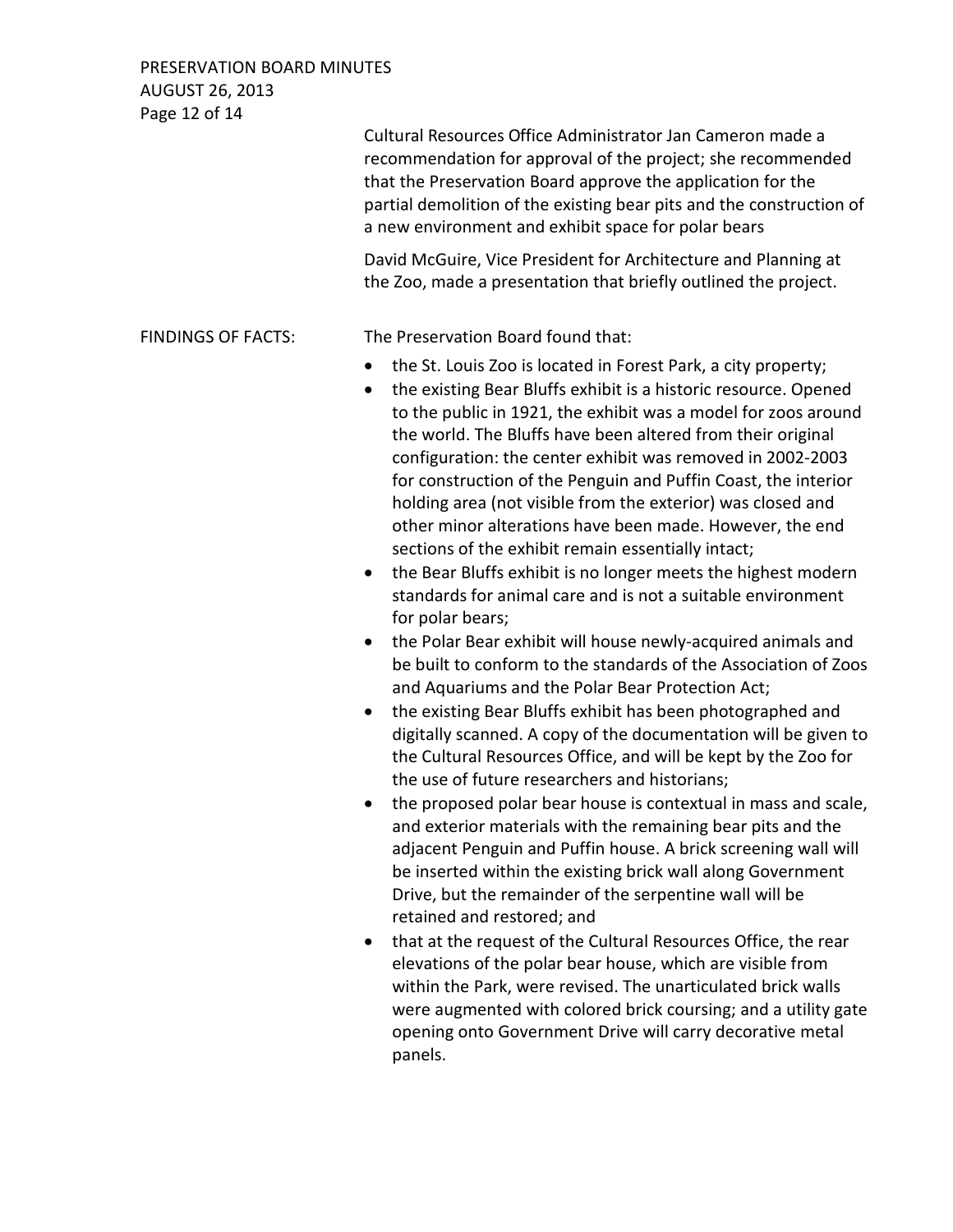PRESERVATION BOARD MINUTES AUGUST 26, 2013 Page 13 of 14

BOARD ACTION: It was the decision of the Preservation Board to grant preliminary approval of the building permit application for the partial demolition of the existing Bear Bluffs exhibit, and for the construction of a new environment and exhibit space for polar bears. The motion was made by Board Member Anthony Robinson and seconded by Ms. Fathman. The motion passed unanimously.

### **APPEAL OF DENIAL**

# **J. 2013.1301 5911 McPHERSON SKINKER-DeBALIVIERE HISTORIC DISTRICT**  Owner/Applicant: Gholam & Janet Ghasedi RESIDENTIAL PLAN: Appeal of a denial of a building permit application to retain eighty-four windows replaced and exterior trim wrapped without

a permit.

PROCEEDINGS: Board members, Richard Callow (Chairman), Alderman Craig Schmid, Melanie Fathman, Anthony Robinson, David Richardson, Erin Wright and Nate Johnson were present for the testimony for this agenda item.

> Bob Bettis of the Cultural Resources Office submitted into the record City Ordinances #64689, as amended by Ordinance #64832 and #64925, and the Skinker-DeBaliviere Historic District Ordinance, #57688. Mr. Bettis detailed why the installed windows were not in compliance with the Skinker-DeBaliviere Historic District Standards. He recommended that the Board require that all the windows on the front be replaced with new windows correctly dimensioned for the openings, and that the coil stock be removed from the brickmolds.

Corge Umlauf, legal counsel, testified on behalf of the owner Gholam Ghasedi, asking that the owner be allowed to retain the windows based on the legal doctrine of estoppels, due to misinformation, provided to the property owner by a City of St. Louis Building Inspector and relied upon by the Applicant, here, to his detriment. He also argued a lack of clear direction in the Skinker-DeBaliviere Historic District Standards regarding windows.

Paul Hohmann, representing the Skinker-DeBaliviere neighborhood, testified in qualified support of the staff recommendation, stating that although it was unfortunate that the owner received bad advice from the Building Inspector, the